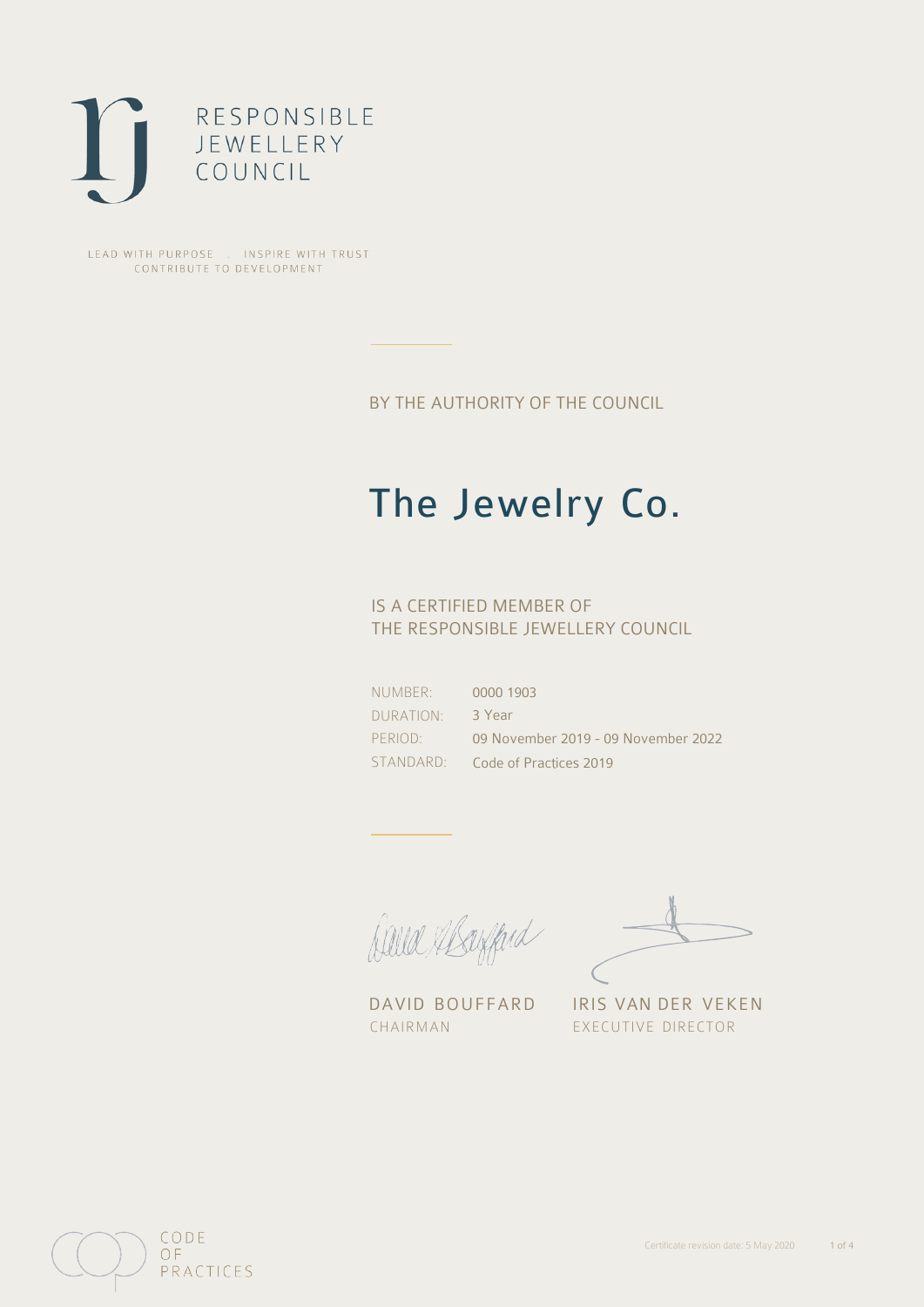

# **CERTIFICATION OVERVIEW**

| Jewellery and Watch Manufacturer and/or Wholesaler                                                                                                                                                                                                                                                                                                                                                                                          |  |  |
|---------------------------------------------------------------------------------------------------------------------------------------------------------------------------------------------------------------------------------------------------------------------------------------------------------------------------------------------------------------------------------------------------------------------------------------------|--|--|
| 06 January 2022                                                                                                                                                                                                                                                                                                                                                                                                                             |  |  |
| Mid-term Review (desktop)                                                                                                                                                                                                                                                                                                                                                                                                                   |  |  |
| Code of Practices 2019                                                                                                                                                                                                                                                                                                                                                                                                                      |  |  |
| ISOQAR (India) Pvt. Ltd                                                                                                                                                                                                                                                                                                                                                                                                                     |  |  |
| 1. General requirements: 1-4, except 3.2<br>2. Responsible supply chains, human rights and due<br>diligence: 5-14, except 7.3a, b, 8, 9, 11.3, 13.3<br>3. Labour rights and working conditions: 15-22, except 19.3,<br>21.3<br>4. Health, Safety and Environment: 23-27, except 23.10, 27.4<br>5. Gold, Silver, PGM, diamond and coloured gemstone<br>products: 28-30, except 28.2b-g, 29.2, 30<br>Responsible mining: Not applicable<br>6. |  |  |
|                                                                                                                                                                                                                                                                                                                                                                                                                                             |  |  |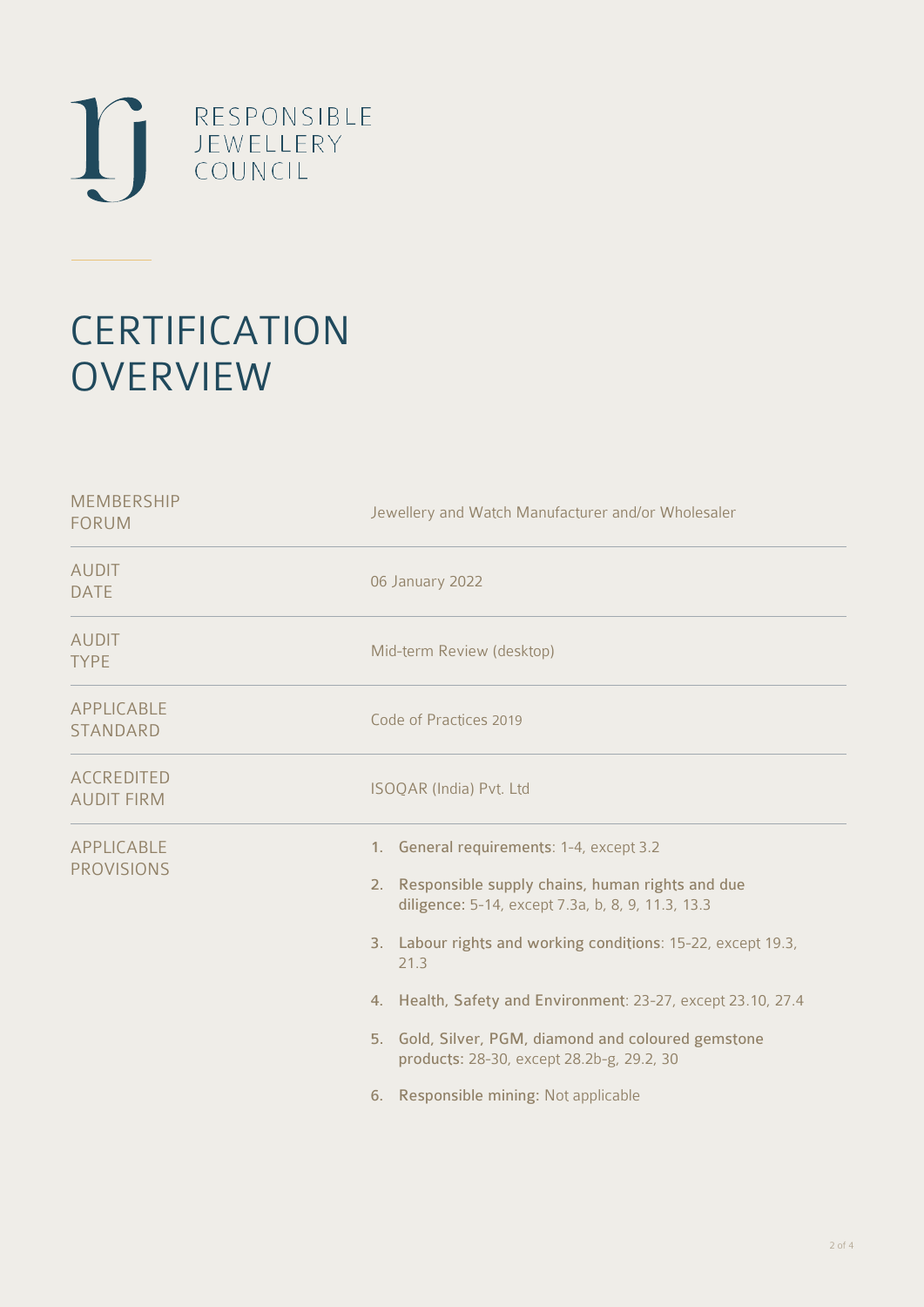| PROVENANCE<br><b>CLAIMS</b>                |                                        | To the Best of our knowledge and/or written assurance from our<br>suppliers, The Jewelry Company states that diamonds have not been<br>obtained in violation and / or sanctions by the US departments of<br>Treasuries office of foreign assets control (OFAC) and have not<br>originated from the MBADA and Marange resources of Zimbabwe.<br>To the Best of our knowledge and/or written assurance from our<br>suppliers, we state that diamonds have not been sourced from artisanal<br>mines and are in compliance with the relevant WFDB charter. |
|--------------------------------------------|----------------------------------------|--------------------------------------------------------------------------------------------------------------------------------------------------------------------------------------------------------------------------------------------------------------------------------------------------------------------------------------------------------------------------------------------------------------------------------------------------------------------------------------------------------------------------------------------------------|
|                                            |                                        |                                                                                                                                                                                                                                                                                                                                                                                                                                                                                                                                                        |
| <b>AUDITOR STATEMENT OF</b><br>CONFORMANCE |                                        | Based on the scope and findings of the certification audit, the member<br>has demonstrated a conformance level consistent with a:                                                                                                                                                                                                                                                                                                                                                                                                                      |
|                                            |                                        | 3 Year Certification                                                                                                                                                                                                                                                                                                                                                                                                                                                                                                                                   |
| <b>NEXT AUDIT TYPE</b>                     | MID-TERM REVIEW (within 12-24 months): |                                                                                                                                                                                                                                                                                                                                                                                                                                                                                                                                                        |
|                                            |                                        | A. Mid-term review NOT required due to:                                                                                                                                                                                                                                                                                                                                                                                                                                                                                                                |
|                                            |                                        | No anticipated changes to the certification scope during the<br>certification period                                                                                                                                                                                                                                                                                                                                                                                                                                                                   |
|                                            |                                        | <25 full time equivalent personnel                                                                                                                                                                                                                                                                                                                                                                                                                                                                                                                     |
|                                            |                                        | Low risk of non-conformances due to management controls                                                                                                                                                                                                                                                                                                                                                                                                                                                                                                |
|                                            |                                        | Existence of parallel audits for schemes recognised by RJC                                                                                                                                                                                                                                                                                                                                                                                                                                                                                             |
|                                            |                                        | Existence of rigorous internal audit programs                                                                                                                                                                                                                                                                                                                                                                                                                                                                                                          |
|                                            |                                        | Strong internal controls ensuring effective review and closure<br>of corrective actions for non-conformances                                                                                                                                                                                                                                                                                                                                                                                                                                           |
|                                            |                                        |                                                                                                                                                                                                                                                                                                                                                                                                                                                                                                                                                        |
|                                            |                                        | B. Mid-term review (desktop only) required due to:                                                                                                                                                                                                                                                                                                                                                                                                                                                                                                     |
|                                            |                                        | No impact on conformance levels from any changes to the<br>certification scope                                                                                                                                                                                                                                                                                                                                                                                                                                                                         |
|                                            |                                        | 2 or less minor non-conformances with critical provisions or 4<br>or less minor non-conformances in general identified by the<br>audit (not covered by parallel audits for schemes identified as<br>equivalent to RJC's) for an individual member in the mining<br>sector or a non-mining sector member                                                                                                                                                                                                                                                |
|                                            |                                        | Possibility of remote verification of actions                                                                                                                                                                                                                                                                                                                                                                                                                                                                                                          |
|                                            |                                        | No risk to critical provisions                                                                                                                                                                                                                                                                                                                                                                                                                                                                                                                         |
|                                            |                                        |                                                                                                                                                                                                                                                                                                                                                                                                                                                                                                                                                        |